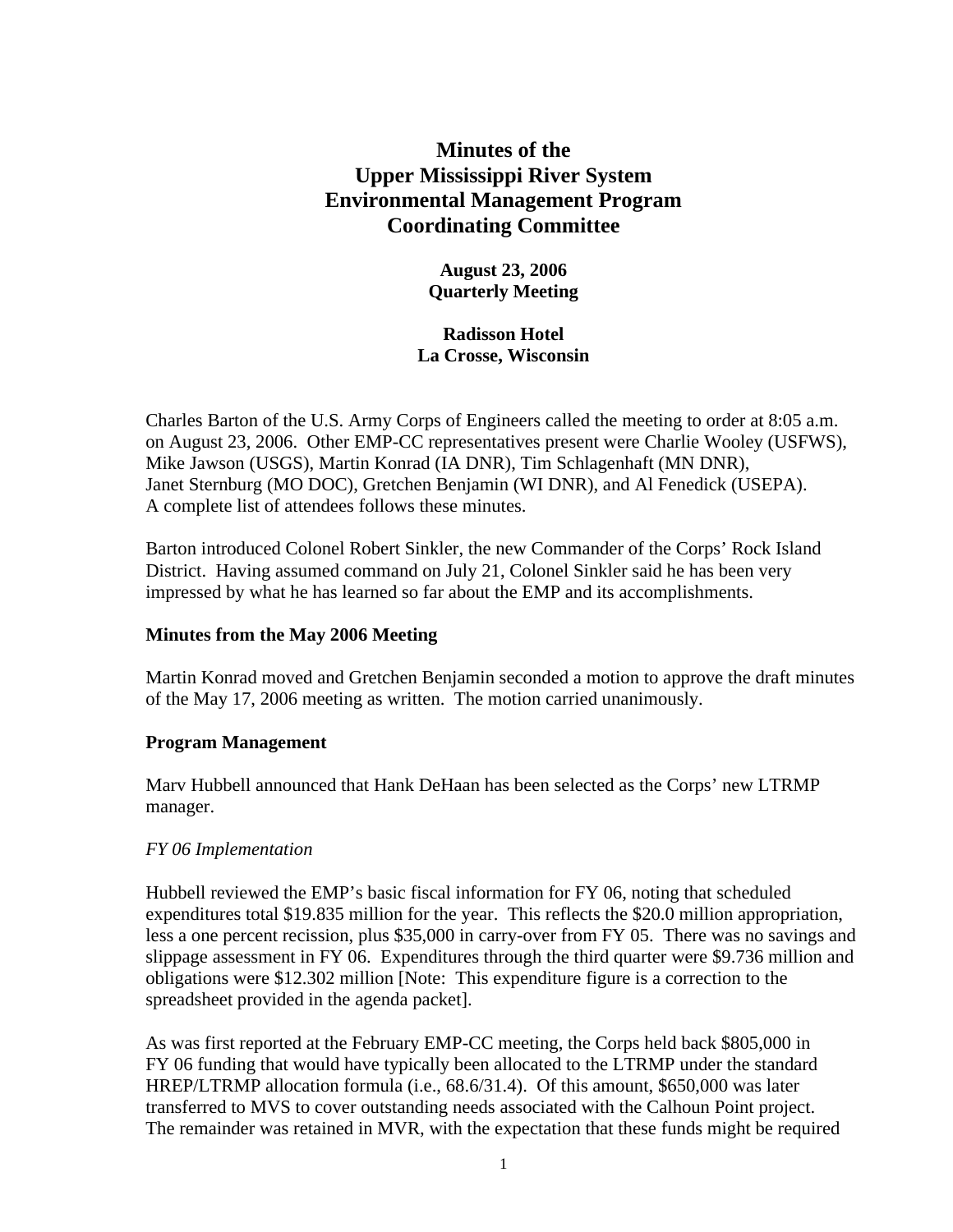for the Lake Odessa project. Subsequent to the May EMP-CC meeting, MVR transferred \$350,000 to MVP for the Pool 8 Islands Phase III project. Hubbell emphasized that the holdbacks and transfers have been part of the Corps' effort to respond to the Congressionally imposed changes in contracting detailed at previous meetings.

Hubbell also reported that the Corps is going through an agency-wide process of restoring funds to projects and programs from which they were previously transferred. As part of this effort, Hubbell said the EMP has paid back \$542,000 to various projects and programs, including Section 519. He said staff from the three districts will meet next week to determine how to allocate this payback amount among the three districts. In response to a question from Gretchen Benjamin, Hubbell explained that this agency-wide process is an attempt to settle old accounts as the Corps adopts the new contracting procedures. Charles Barton added that there was no funding set aside for paybacks this year, so many projects and programs are scrambling to make these payments. Benjamin said MVD is to be commended for its efforts to live within the new contracting rules. Tim Schlagenhaft asked whether the \$540,000 corresponds to the amount the EMP received from other projects and programs in prior years. Hubbell said he could not confirm the precise number, but said he expects the \$540,000 figure is probably slightly in excess of the EMP's net receipts from the other projects and programs in question. Janet Sternburg asked whether there are any other old "debts" that the EMP might be asked to repay in the future. Gary Loss said this year's paybacks are an attempt to do a final leveling, but also said that he could not guarantee that something else would not be identified in the future. Sternburg expressed concern with the timing of the payback, observing that it is difficult to make these kinds of adjustments so late in the fiscal year. [Note: Subsequent to the August 23rd meeting, it was determined that the \$542,000 targeted for payback had in fact *not* been transferred from the EMP, and will not be transferred from the program in FY 06. The \$542,000 that had been set aside for transfer was instead allocated to the Lake Odessa HREP. The prospects for the EMP being required to repay these funds in FY 07 or beyond are uncertain.]

### *FY 07 Appropriations/Budget*

Hubbell reported that the FY 07 energy and water appropriations bill is still pending in Congress. According to Hubbell, the House-passed measure includes \$20.0 million for the EMP, while the Senate Appropriations Committee has approved \$16.0 million. This compares with the Administration's funding request of \$26.8 million. Hubbell presented the following estimated allocations under the House and Senate funding levels, assuming no savings and slippage and a one percent recission: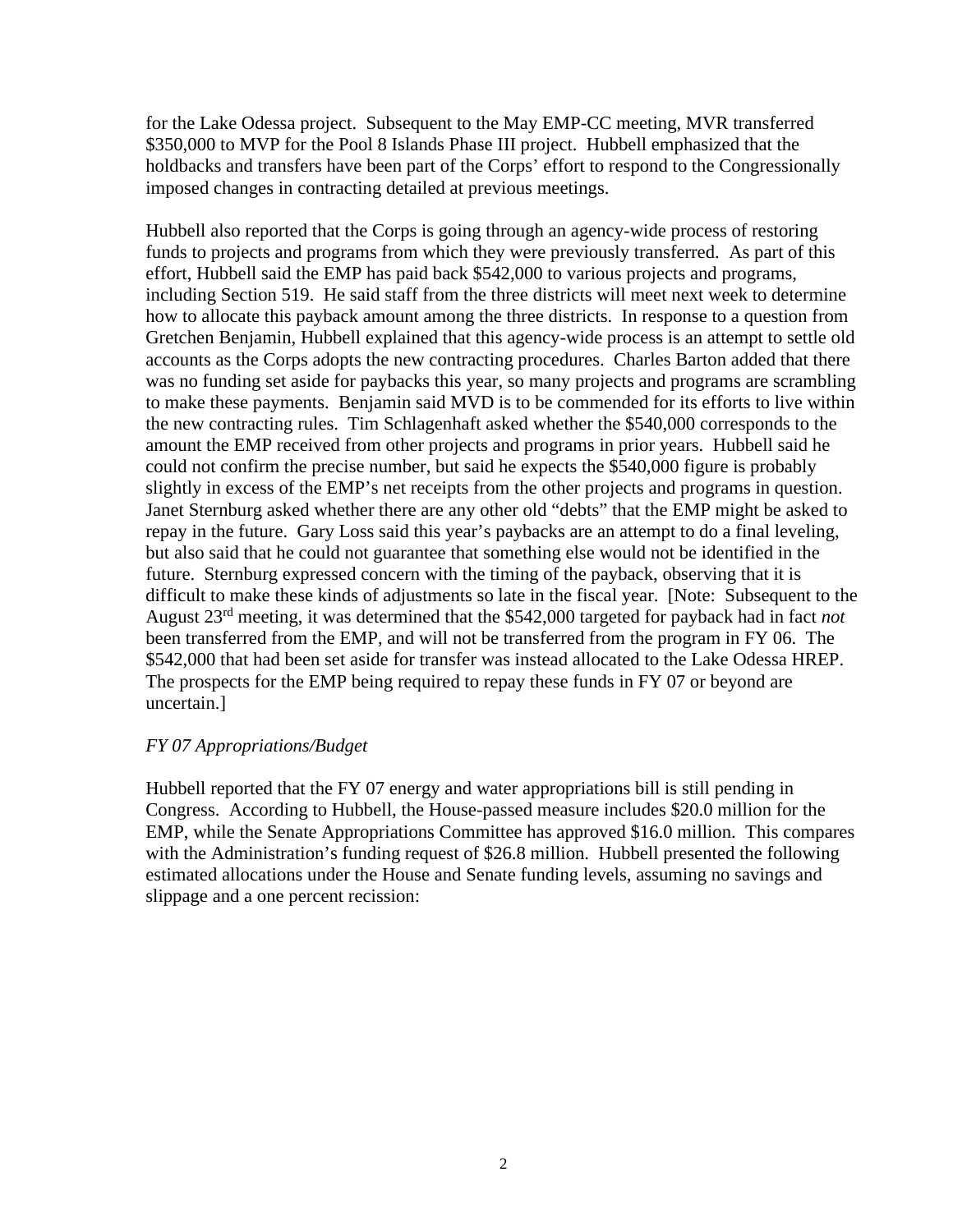# **FY 07 Allocation Estimates**

(in millions of dollars)

| <b>Total FY 07 Program</b>         | 16.000 | 20.000 |
|------------------------------------|--------|--------|
| Savings & slippage                 | 0.000  | 0.000  |
| Recession $(1%)$                   | 0.160  | 0.200  |
| <b>Administrative Costs</b>        | 0.475  | 0.560  |
| Regional Mgmt. (incl. LTRMP Admin) | 0.325  | 0.325  |
| <b>ITRC/SET</b>                    | 0.075  | 0.075  |
| Public Involvement                 | 0.025  | 0.035  |
| <b>Program Initiatives</b>         | 0.050  | 0.125  |
| <b>SUB</b> (Total-Admin)           | 15.365 | 19.240 |
| <b>LTRMP</b> @ 31.4%               | 4.825  | 6.041  |
| HREP @ $68.6\%$                    | 10.540 | 13.199 |
| St. Paul District                  | 3.162  | 3.960  |
| <b>Rock Island District</b>        | 4.216  | 5.279  |
| <b>St. Louis District</b>          | 3.162  | 3.960  |

Hubbell noted that the 2004 LTRMP restructuring plan assumes the LTRMP allocation will be at least \$4.363 million annually, a figure that is met under both of the funding scenarios presented above.

Hubbell revisited the LTRMP budget categories that have been in use since the program was restructured in 2004, defining them as follows:

- 1. The minimum sustainable program (MSP) is not the level of monitoring that is needed on the UMRS, but is rather a streamlined program that the partners believed could be maintained between FY 05 and FY 09 based on the budget assumptions reflected in the restructuring plan.
- 2. MSP+ was not part of the 2004 restructuring plan, but has been used as a category in FY 05 and 06. Items funded under MSP+ were important priorities, including bathymetry, glide path, and equipment refreshment; but funding was not "guaranteed" for the five year plan.
- 3. The additional program element (APE) category consists of competitively funded proposals for research, analysis, and other science-based activities. APEs are one-year in duration, must not require adding permanent staff, and must result in definable products at their conclusion.

Hubbell announced that the Corps is planning to eliminate the MSP+ category in FY 07 and address activities previously funded under MSP+ through the APE process.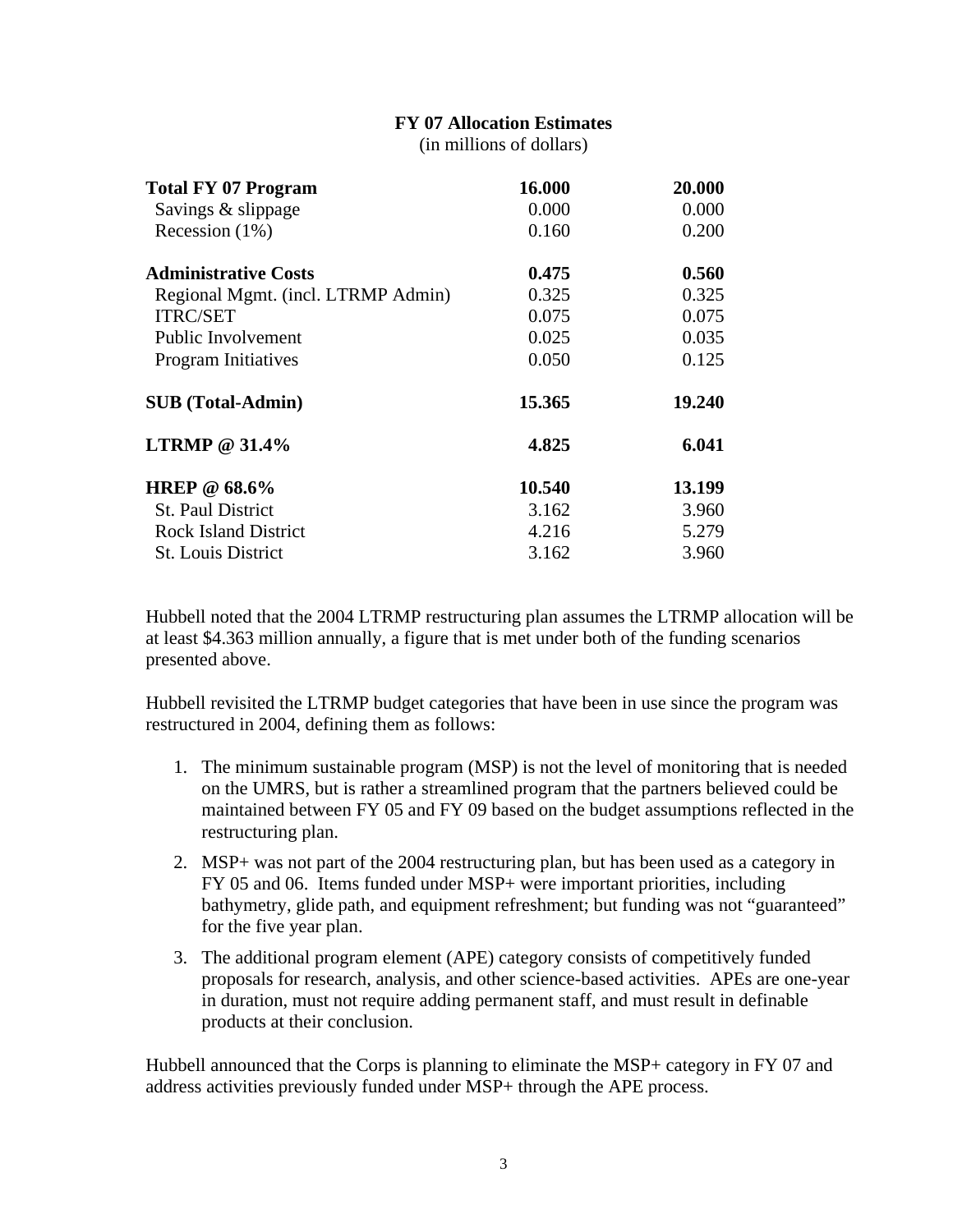#### *WRDA 06*

Hubbell reported that the Senate-passed Water Resources Development Act of 2006 includes two EMP-related provisions. The first would permit nongovernmental organizations to serve as nonfederal HREP sponsors. This is consistent with the partners' recommendation in the 2004 Report to Congress. The second provision would add research on nutrients and the development of remediation strategies to the authorized scope of the LTRMP. Hubbell observed that the LTRMP already does some nutrient monitoring. In contrast, the development of remediation plans would be a significant departure for the program.

Tim Schlagenhaft said he would like to know more about the intent and potential impacts of the nutrients amendment. However, given that the provision was included in the manager's amendment shortly before Senate passage of WRDA, there is little information available. Schlagenhaft said the state partners were inclined to wait and see what happens with the provision in conference. But he stressed that the LTRMP is already doing nutrient monitoring and said Minnesota would be very concerned that any modifications to that effort not diminish the program's other monitoring efforts. Gretchen Benjamin added that the EMP has never had the budget needed to execute the full LTRMP as originally envisioned, and the monitoring efforts have been further scaled back on multiple occasions. Given this, Benjamin said, adding additional mandates to the program would be very detrimental.

# *Enhancing HREP Utilization of Available LTRMP Data*

Hubbell acknowledged that the HREP component has used LTRMP data in planning and designing habitat projects for years. However, Hubbell said the Corps would like to see the HREPs' use of LTRMP data enhanced, including making the use of that data more consistent across habitat projects. As a pilot effort, UMESC staff conversant with the LTRMP data will be assigned to assist the Huron Island and Beaver Island project delivery teams in obtaining and interpreting relevant data. If this approach proves useful, Hubbell said he would like to make it a routine practice with all HREPs, budget permitting.

In response to questions from Sternburg, Hubbell said the two pilot projects are not in monitoring trend pools and it is too early to draw conclusions about the usefulness of LTRMP data for projects beyond the trend pools. Martin Konrad asked how the Corps would fund the effort to enhance HREP utilization of LTRMP data. Hubbell said the costs would be included in the regional management category, and thus would be borne proportionately by the HREP and LTRMP components (i.e., approximately two-thirds and one-third, respectively). In response to a question from Benjamin, Hubbell said he did not yet have a cost estimate for the level of staff time that would be required, but he estimated the expense at between \$50,000 and \$75,000. Schlagenhaft asked whether the same staff person would be involved in supplying data for all project phases. Hubbell said he would like to concentrate the work with a single person in order to ensure continuity. However, he said that it would sometimes be necessary to draw on other staff with particular areas of expertise.

Benjamin expressed support for making use of LTRMP data in developing HREPs. However, she emphasized that any proposal to dedicate EMP resources toward such an effort should be subject to the same standards that would apply to an APE project  $-$  i.e., the partners should ensure that the effort is resulting in useful products before continuing funding each year. She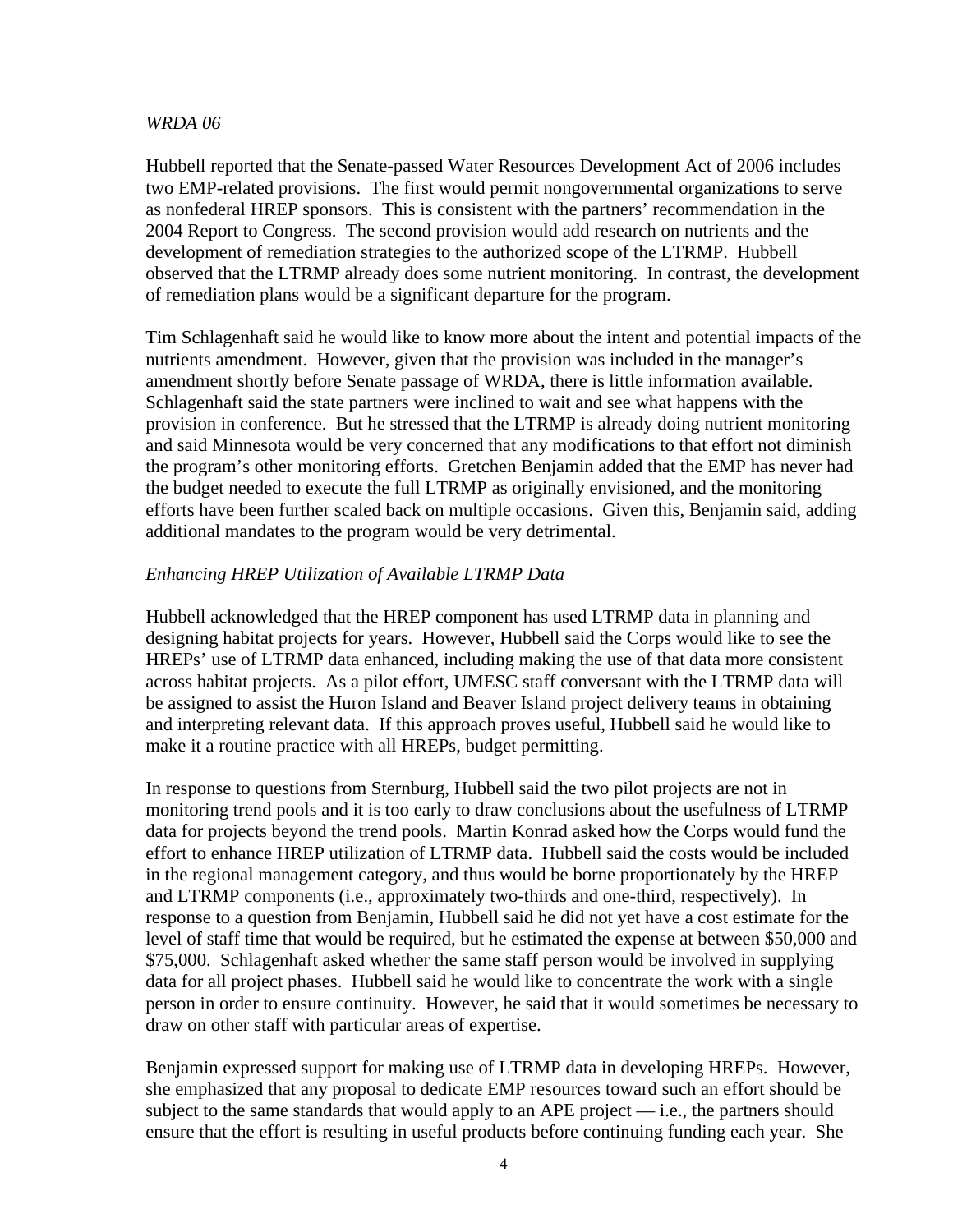also cautioned that mining data for a habitat project can be very time consuming and questioned whether a single staff person could successfully supply data to multiple HREPs in different phases. Benjamin said it would be important to carefully define this person's scope of responsibility and make it clear that the various program partners still have a responsibility to contribute data to their projects as well. Hank DeHaan suggested that, as they are developed, the data mining protocols could be added to the HREP design manual to help ensure consistency. Sternburg said she was not certain how the focus on using LTRMP data would differ from the existing practice of gathering data from a broad range of data sets and sources that is a routine part of HREP planning. Schlagenhaft observed that the idea of a dedicated staff person providing LTRMP data to HREPs did not seem like a particularly good fit for the APE program.

Hubbell emphasized that he is not proposing to fund the effort to enhance the HREPs' use of LTRMP data as an APE. Instead, he reiterated his expectation that it would be funded as a regional program administration expense, with the costs thus borne proportionately by the two components. That being said, Hubbell agreed that the use of funds for this purpose should still be held to some of the same standards as APEs. In particular, he cited the need to ensure that the effort is producing useful products and results before continuing funding from one year to the next. Hubbell said he would prepare a written proposal, including cost estimates and process recommendations, for the EMP-CC's consideration at its November meeting.

# **Public Outreach**

Mary Hubbell reflected on the EMP's  $20<sup>th</sup>$  anniversary, observing that the program's record of accomplishment and its longevity are both impressive. He emphasized the importance of pausing to recognize the EMP's strong record of success at this important milestone. Hubbell also expressed the Corps' appreciation for the EMP partners' many contributions to the anniversary celebration. He then provided a variety of logistical details concerning the afternoon's planned events.

Hubbell reported that the EMP has been successfully showcased at a variety of other recent events. These included a one-week session of the Corps' Planning Associates Program focused on ecosystem restoration, a visit from an OMB budget examiner, and a group of visitors from Brazil. Hubbell said participants in these various events consistently remarked upon the EMP's commitment to partnership, learning, and improving. Gretchen Benjamin said that the City of La Crosse recently celebrated its 150<sup>th</sup> anniversary. USGS, the Corps, and Wisconsin DNR were all represented at the event and included information on the EMP in their displays.

### **EMP Operating Approach**

Marv Hubbell said he drafted the operating approach presented at the May meeting in order to articulate how he thought the EMP should be managed and function in the coming months and years. Assuming the role of EMP Program Manager at a time of both uncertainty and opportunity, Hubbell said it was his goal to maintain the EMP as a vital, fully functioning program that is performing at a high level. After some discussion at the May meeting and favorable initial reaction from EMP-CC members, it was agreed that the EMP partners would review the operating approach paper and provide their comments to Hubbell by July 1. Hubbell reported that he did not receive any comments subsequent to the May meeting.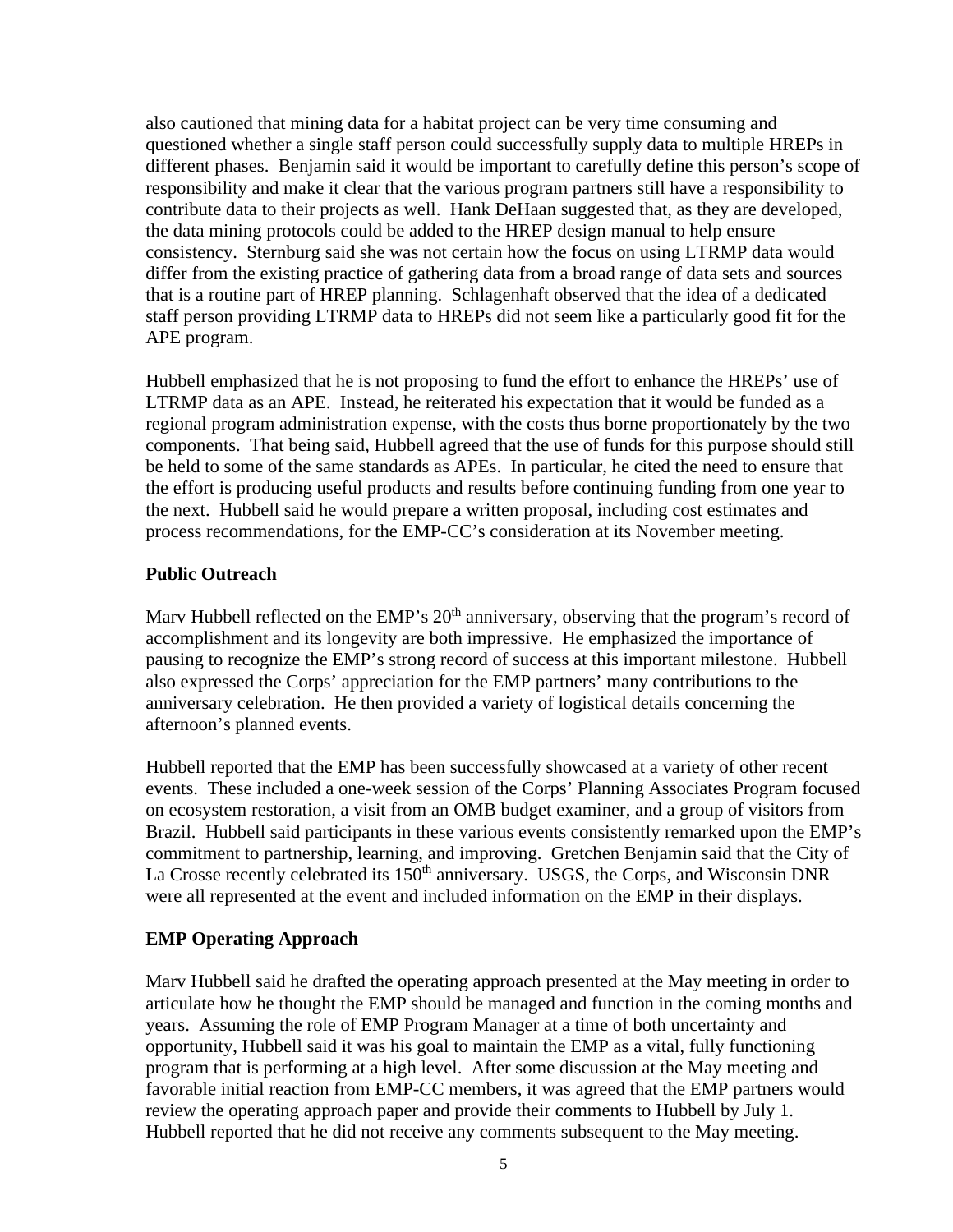Charlie Wooley expressed his appreciation of Hubbell's efforts in drafting the operating approach. Wooley described it as crisp, clean, and direct, and recommended that the EMP-CC endorse it as a blueprint for the program. Gretchen Benjamin echoed Wooley's comments, and said she was particularly pleased to see increased public outreach efforts as one of the highlighted areas for improvement. Martin Konrad said he likes the operating approach document, especially its emphasis on refining the program's goals and objectives.

Tim Schlagenhaft observed that, with the NESP authority pending, there is considerable uncertainty surrounding the EMP's future. While generally concurring with the operating approach's statement that "the fundamental focus of the EMP will not change," Schlagenhaft emphasized the need for flexibility. For example, should NESP not be authorized, he said Minnesota would want to explore the possibility of modifying the EMP in order to permit floodplain restoration projects. Charles Barton said that he did not see anything in the operating approach that would preclude looking at new needs and options for the EMP. Hubbell stressed the Corps' desire for the EMP to be the best program it can be, regardless of what happens with NESP.

Benjamin moved and Wooley seconded a motion to endorse the operating approach as written. The motion passed unanimously.

### **Habitat Rehabilitation and Enhancement Projects**

### *SET Application of Selection Criteria*

Marv Hubbell reported that, despite efforts following the May EMP-CC meeting, many of the new HREP fact sheets were not available in time for the System Ecological Team (SET) to evaluate them in mid-July, as had been proposed. Currently, only 3 of the 15 new fact sheets are complete. Hubbell said he has established a new deadline of August 30 for all fact sheets that will be forwarded to the SET for evaluation. The ongoing delay is due at least in part to the new fact sheet format, which calls for data from the Habitat Needs Assessment (HNA). Hubbell assured the EMP partners that the Corps will provide the staff assistance needed to incorporate the HNA data in the pending fact sheets. The new schedule, according to Hubbell, calls for the SET to meet and review the fact sheets during the week of October 23, with a report to the EMP-CC at the committee's November meeting. Hubbell said he did not know whether there would be sufficient time between October 23 and the EMP-CC's November 16 meeting for that report to include the SET's sequencing recommendations.

### *Links between HREPs and TMDLs*

Hubbell reported that the three UMR District Commanders had recently received identical letters from EPA Region 5 posing a series of questions about how water quality issues are considered in the Corps' ecosystem restoration work on the river system. Hubbell invited Bill Franz to describe the letters and EPA's areas of concern. Franz observed that, for some time, people in various contexts have been thinking about the relationship between ecosystem efforts and total maximum daily loads (TMDLs). He said EPA's letter was intended to spark efforts to explore this relationship. In particular, the letter asks the Corps 1) whether water quality impairment has been a factor in past project design and selection and 2) whether there might be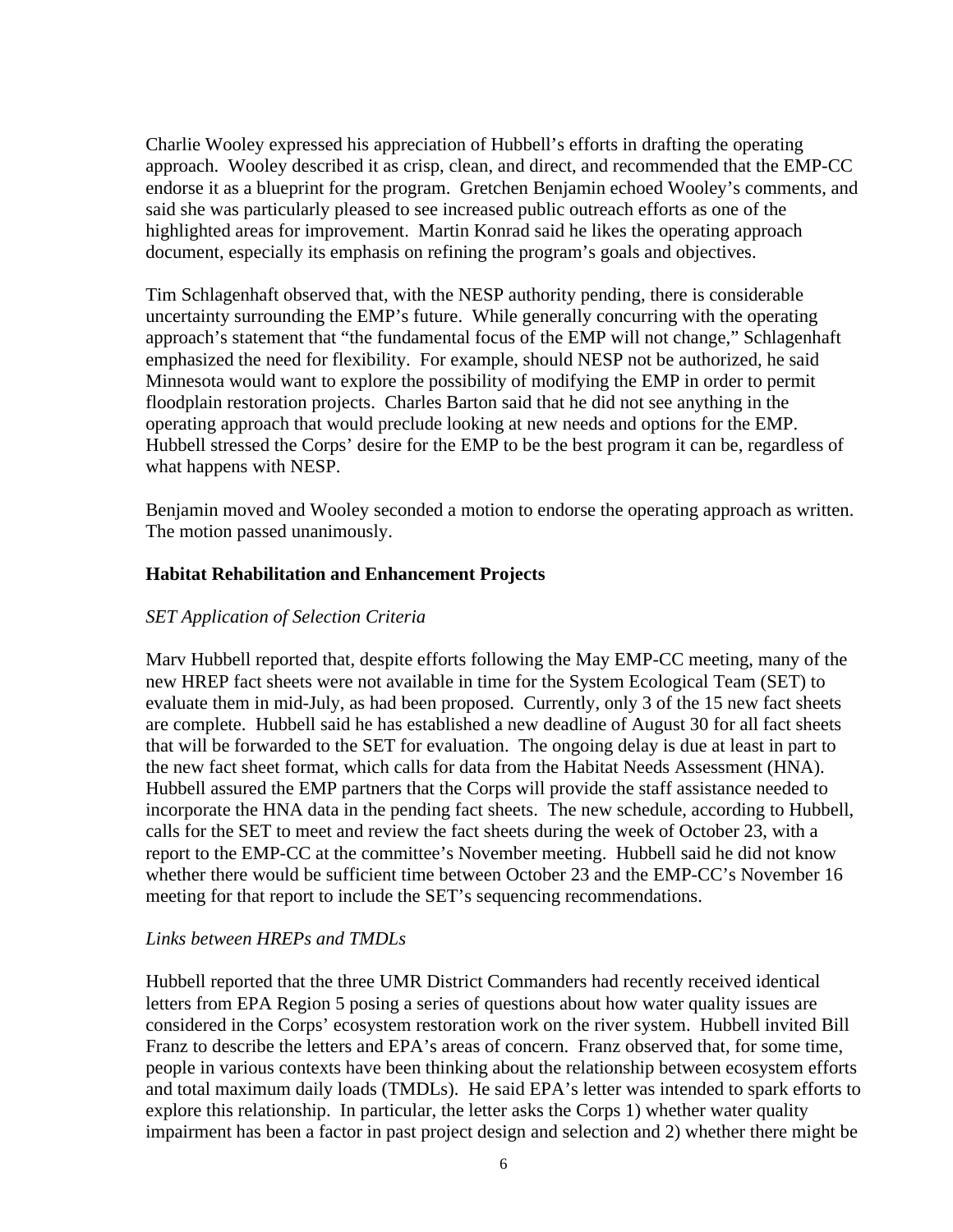ways in the future to address impairments through ecosystem restoration projects. Franz suggested that, if restoration projects are being done in part to address water quality-related habitat limitations, but the UMRS is not generally listed for that type of water quality problem, it begs certain questions about water quality standards, assessments, and listings. Franz said EPA is interested in both mainstem and tributary impairments.

Hubbell said the Corps has not yet responded to EPA's letter, but said one likely element of the response will be to encourage EPA staff to participate on project design teams. On a more systemic scale, Hubbell said the Corps is also certainly willing to have the district-level discussions that EPA's letters requested. He added, however, that the Corps must be careful to remain within its authorities. Thus, for example, water quality issues may be an important consideration for a particular project, but they are not a program focus for either the EMP or the pending NESP. Hubbell said the Corps is in the process of identifying the points of contact EPA requested in its letters. He said it is likely that MVS will rely on an MVR POC, while MVP will likely name its own technical contact.

Tim Schlagenhaft asked whether there are TMDL funds available that could help implement ecosystem restoration efforts. Franz said EPA would examine this, but explained that TMDL funds are typically restricted to preparing and writing the TMDL. Funds for implementation usually come from various programs and resources within the subject watershed.

Holly Stoerker noted that the UMRBA Water Quality Task Force has been discussing issues related to the habitat/water quality connection for some time. At tomorrow's UMRBA meeting, staff will be outlining a possible project to address some of these issues. Stoerker distinguished this potential project from the Corps' response to EPA's letters, explaining that the UMRBA will be deciding whether it will play a role in bringing a range of water quality and ecosystem restoration players together for a broader dialog. Hubbell expressed enthusiasm for the project idea, noting that the Corps will be responding more directly to the specific requests raised in EPA's letters. Noting that TMDLs are ultimately a state responsibility, Stoerker said it is good EPA and the Corps are thinking about the connections between water quality and ecosystem restoration, but stressed that the states need to engage in this discussion as well. Janet Sternburg said the potential UMRBA project sounds like a good way of initiating the necessary dialog among all players.

### *HREP Design Handbook and Database*

Hubbell reported that Corps staff has finished revising the HREP Design Handbook in response to partner comments. The first edition of the handbook is now complete, and a copy will be available at this afternoon's EMP anniversary celebration. Hubbell went on to explain that the Corps will rely primarily on CDs for distributing the handbook, and will prepare only a very limited number of hardcopies. He thanked Kara Mitvalsky and others for their great work in preparing the HREP Design Handbook.

Hubbell also reported that Corps staff continue their efforts to link the HREP database, which is in Access, to GIS. This will enable users to query the database in a variety of ways, resulting in customized reports of EMP outcomes and accomplishments. While development of the revised database has taken longer than he would have liked, Hubbell expressed optimism that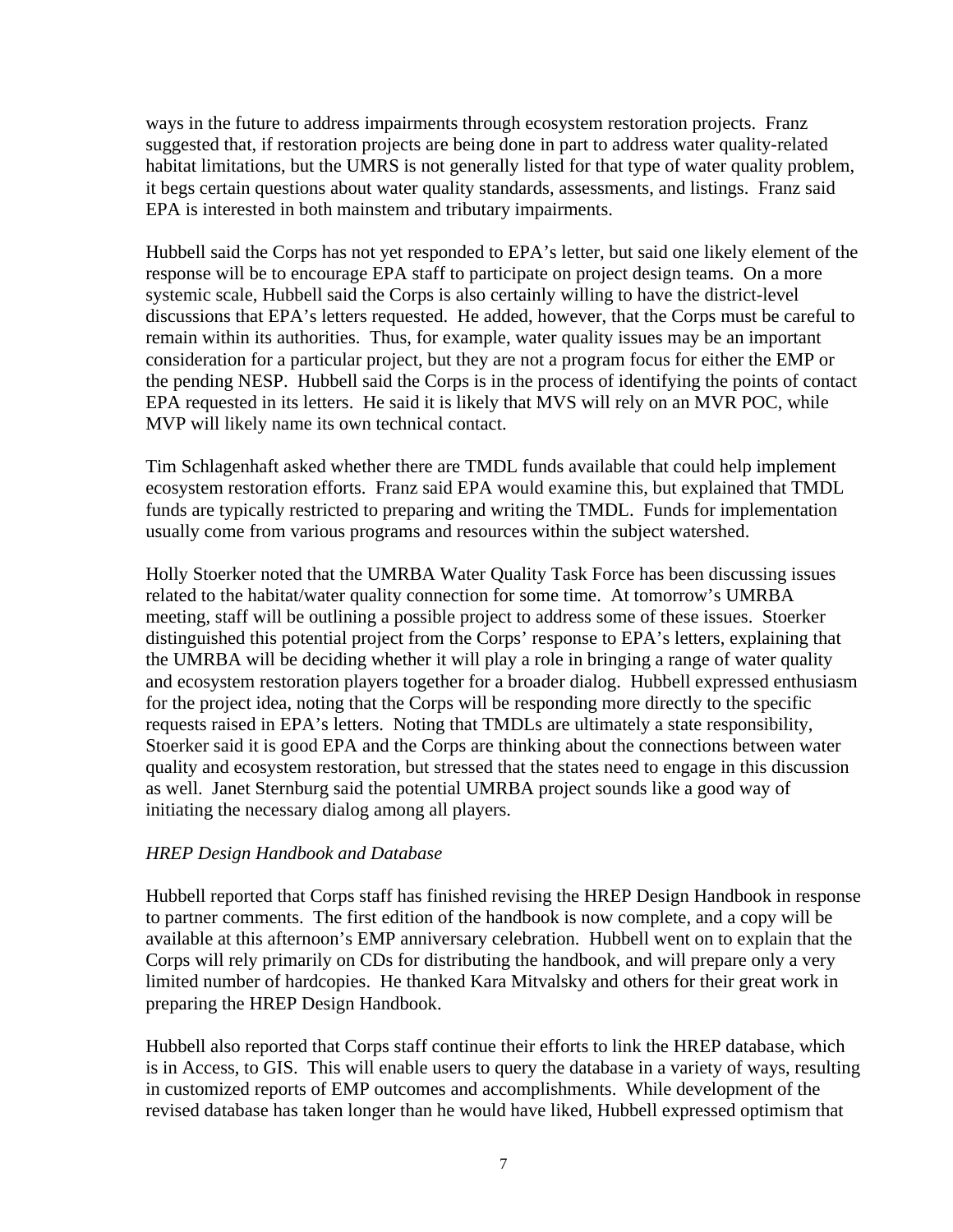the completed database will be a very useful tool. He noted that one source of delay has been the effort to standardize the way project features are described.

#### *District HREP Reports*

Don Powell reported that draft definite project reports (DPRs) are due out in September for Capoli Slough and Harpers Slough. [Note: Subsequent to the August meeting, the Capoli and Harpers draft DPRs were delayed until November due to deployment of the project manager.] Minor data collection is being done for Lake Winneshiek and Conway Lake. Plans and specs are underway for Pool 8 Islands Phase III Stage 2. Construction on Spring Lake Island was completed in June. The project, which included construction of four islands, came in slightly under budget. MVP awarded the contract for Long Meadow Lake, which is on the Minnesota Valley Refuge, in March. Construction on Long Meadow Lake is slated to start in September and will likely continue over the winter. The Pool Slough project is nearing completion, with a pre-final inspection scheduled for tomorrow. Remaining tasks include getting the pumping station in place and operational, something Powell said he hopes can still be accomplished this year. MVP awarded the contract for Pool 8 Islands Phase III Stage 1 this past spring. This stage includes protection of the Coon Creek delta and island stabilization. Construction began last week in shallow water conditions. While progress has been slow, the breakwaters should be complete by late September. Keeping to this schedule is important because the area is heavily used by waterfowl hunters. Powell also indicated that MVP has placed seven project completion reports on its FTP site. In addition, the district has been doing monitoring and bathymetry at various project locations.

Mike Thompson reported that MVS is completing the final Independent Technical Review for the Pools 25/26 project. Design work on Pools 25/26 was incorporated into the plan formulation process. The district expects to submit the project to MVD for approval in the first or second quarter of FY 07. Ted Shanks and Wilkinson Island will both have undergone functional analysis workshops by the end of FY 06, and formal plan formulation for both projects will be initiated in FY 07. Thompson said MVS will start the solicitation and contract award process for Batchtown Phase III in September. Construction on Calhoun Point Phase II should be completed in September. There have been problems with the lower lake pump at the Swan Lake HREP. Thompson said this may be attributable to a latent design problem. MVS will be working with the Fish and Wildlife Service to resolve the issue. [Note: Subsequent to the August meeting, it was determined that sediment is reducing pumping capacity, creating the appearance that there was a problem with the pump.] Project Evaluation Reports are under development for the Cuivre Island and Stump Lake projects. The district will be awarding some contracts for bathymetric work before the end of FY 06. There is not much current activity in MVS on bioresponse or baseline monitoring.

Hubbell reported that MVR has five projects in the planning phase. The district is working with Illinois to resolve a few issues on the Rice Lake project, which is scheduled for completion of the draft DPR by the end of the calendar year. The DPR for Fox Island is expected to be complete in the very near future. As reported earlier, the Huron Island and Beaver Island projects are the subject of a new pilot approach to enhancing the use of LTRMP data in HREP planning. Hubbell said MVR hopes to complete plans and specifications for Lake Odessa Phase 2 in early FY 07. The Rice Lake project had been scheduled for plans and specifications during the second half of FY 07. But progress on the project has slowed, and the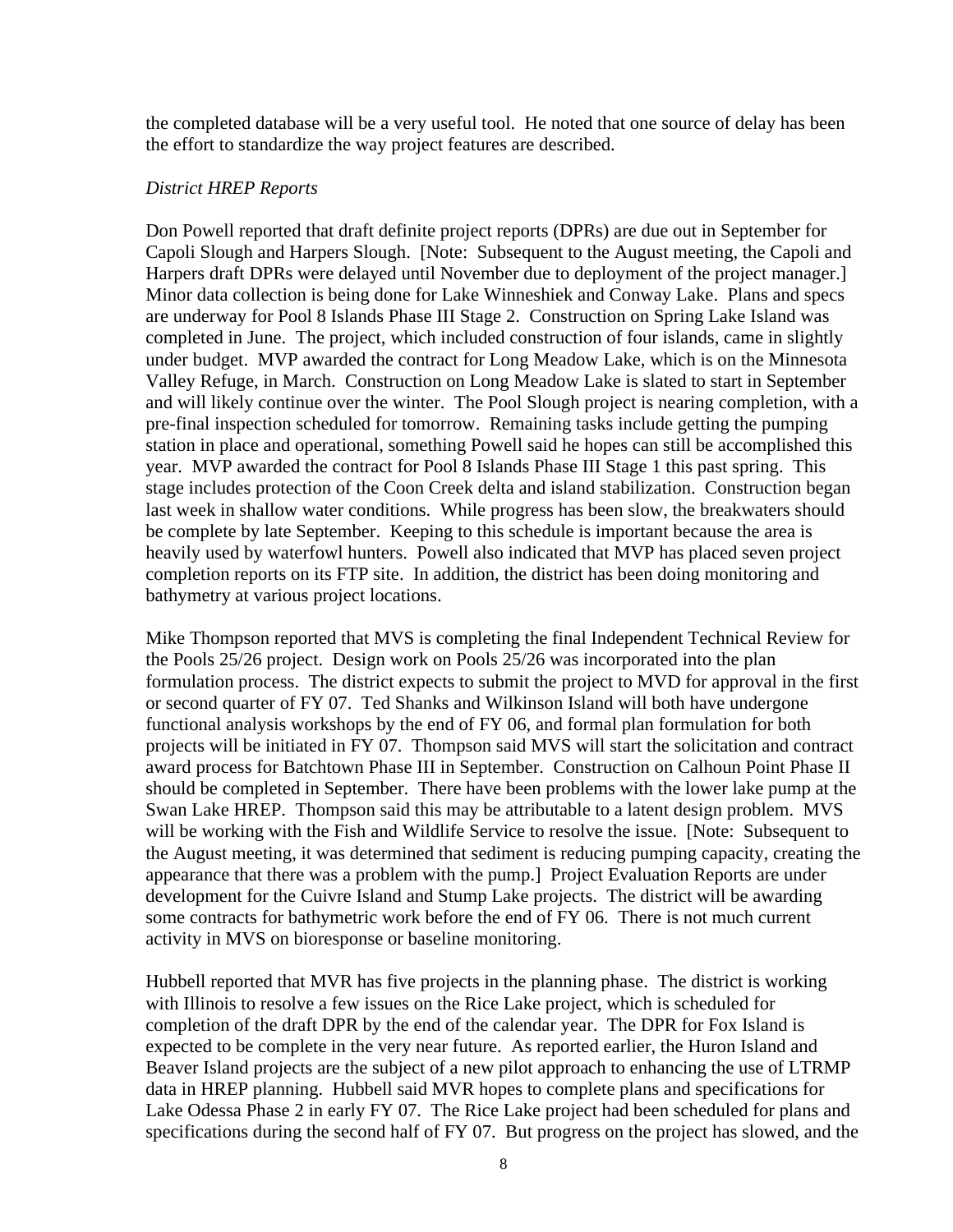Fox Island project will instead take this slot for design work. Depending on the level of funding available, Hubbell said MVR may be able to fund the construction contract for Lake Odessa Phase 1 Option A or B this year. If not, both options will be construction priorities for FY 07. Monitoring work is ongoing for the Sunfish Lake project, and the Fish and Wildlife Service is evaluating HREP revegetation efforts. A report on the Service's findings is expected soon.

# **Long Term Resource Monitoring Program**

### *Monitoring Data and Statistics—Implications for LTRMP Management and Science*

Barry Johnson began his presentation by noting that the LTRMP collects a lot of data, begging the questions of why and what can be done with the data. He reviewed the four fundamental goals established in the LTRMP's 1992 Operating Plan:

- 1. Develop a better understanding of the ecology of the UMRS and its resource problems
- 2. Monitor resource change
- 3. Develop alternatives to better manage the UMRS
- 4. Provide for the proper management of LTRMP information

Johnson observed that statistics can be applied to the first three of these goals. However, the types of data that should be collected, the frequency of that collection, etc. depend on the specific questions being asked. He provided examples of both ambiguous and well-defined questions—e.g., How many samples are enough? vs. A 5% annual decline in bluegill abundance necessitates management intervention when we are 80% certain the decline is occurring. How many samples are required to reliably detect such a decline in Pool X? Johnson also briefly highlighted some possible types of analyses, including evaluating sampling design and methods, status, trends, temporal and spatial patterns, relations among factors, and effects of management actions. Detailed information on LTRMP statistical procedures is available on the UMESC web site. Johnson then explored several examples using fisheries data from four reaches, identifying possible trends and patterns among reaches.

Depending on the partners' interest, Johnson said presentations at future EMP-CC meetings could focus in more detail on specific topics, including status, trends, temporal and spatial patterns, relations among factors, and effects of management actions. Gretchen Benjamin asked whether these topics could be explored in the standard meeting framework, or whether one or more special workshops might be needed. Johnson said he was open to the committee members' ideas. Marv Hubbell said the key question for the EMP-CC is whether the LTRMP's capabilities are meeting the partners' expectations and needs, regardless of the forum where the question is addressed.

Tim Schlagenhaft said Johnson's presentation illustrated the importance of asking the right questions and then shaping the program to answer those questions. Schlagenhaft asked whether the EMP-CC, or a working group, should focus on identifying the right questions for the program's future. Such an effort would consider past work, the LTRMP Strategic Plan, findings of groups like the Science Panel, etc. He stressed that such an effort would be very timely at this point in the LTRMP's evolution.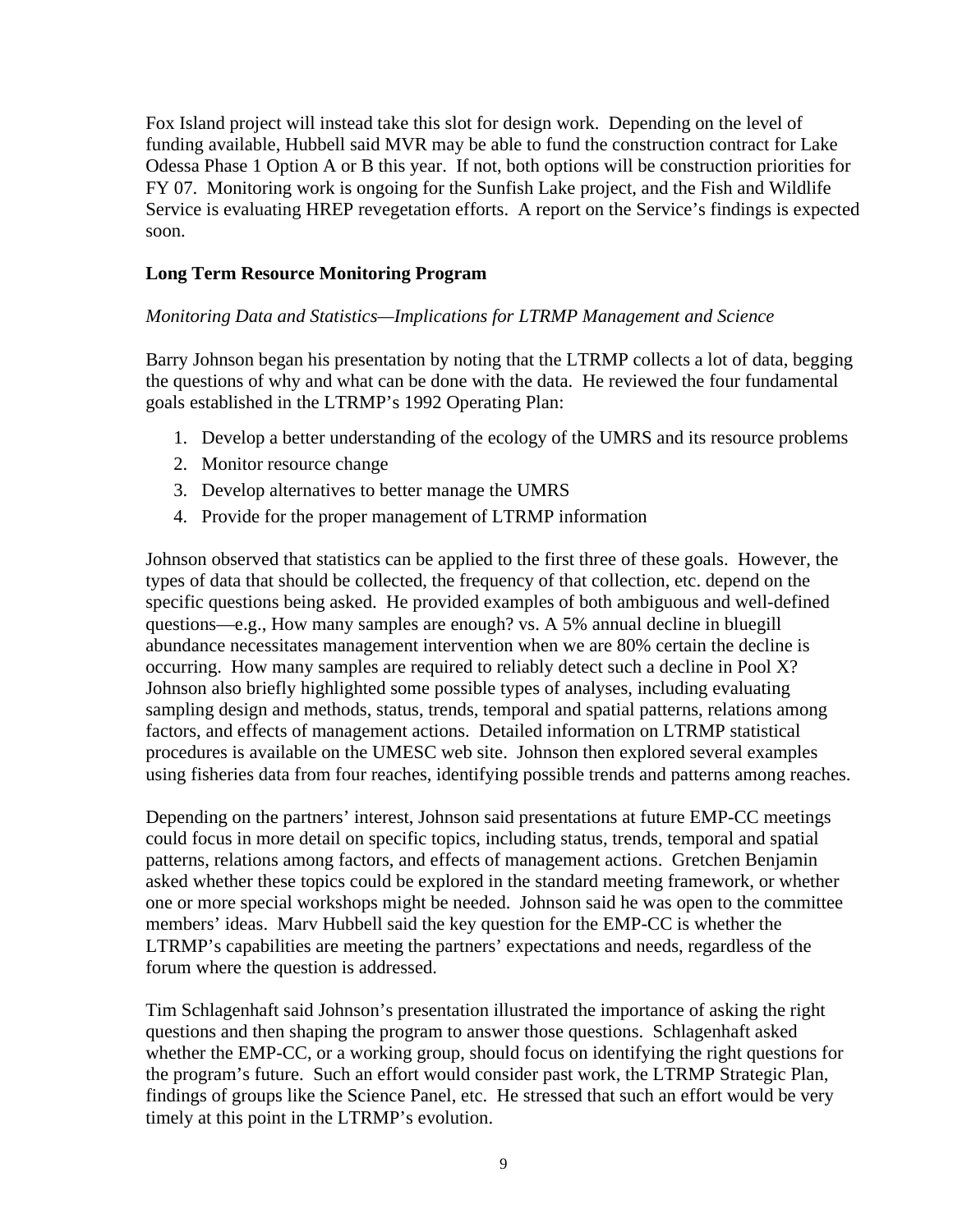# *LTRMP Product Status Update*

Mike Jawson reported on the LTRMP's third quarter product highlights, including presentations at three professional meetings and conferences, publication of two LTRMP reports and two fact sheets, release of several new web products, and completion of an APE project involving migratory bird ground surveys. He noted that one of the new fact sheets summarizes the LTRMP's efforts to take the pulse of the UMRS over the program's first 20 years. Jawson also reported that USGS and Corps staff continue to work on revising the Status and Trends Report. However, the report's estimated release has been further delayed until the end of calendar year 2006.

# *Planning for FY 07*

Jawson explained that the scope of the minimal sustainable program (MSP) in FY 07 is expected to be the same as for FY 06 and the two previous years. This includes the following:

- Monitoring the three components i.e., fisheries, water quality, and aquatic vegetation
- Analysis and reporting
- Statistical evaluation
- Data management
- GIS support
- Bathymetry support

With the planned elimination of the MSP+ category in FY 07, Jawson noted that it remains to be determined how data visualization, bathymetry, and equipment refreshment will be handled under the Additional Program Elements (APE) program. No glide path expenditures are planned for FY 07, but spending on the other former MSP+ categories is anticipated in FY 07. [Note: Subsequent to the August meeting, it was clarified that there would be some minor glide path expenditures in FY 07 associated with one field station position. Also, the Corps announced its intention to substantially modify the previous approach to collecting bathymetric data under the MSP+.]

Jawson also summarized the status of the FY 07 APE selection process. In response to a March 31 call for proposals, 39 letters of intent (LOIs) were submitted. After an initial partner review of the LOIs, 24 full proposals were submitted. Both the A-Team and the Corps have reviewed and ranked the proposals. Jawson said USGS needs to complete its review and coordinate the final APE selections with the Corps and A-Team. Final decisions on the APE selections cannot be made until the LTRMP's FY 07 funding allocation in known.

# *A-Team Report and Monitoring*

Jawson emphasized that, from USGS's perspective as the science agency charged with implementing the LTRMP, the primary determinant of all activities should be their relationship to the goals of the program. As such, Jawson expressed his hope that the partners would engage in a respectful and forthright dialog concerning the pending proposal to restore selected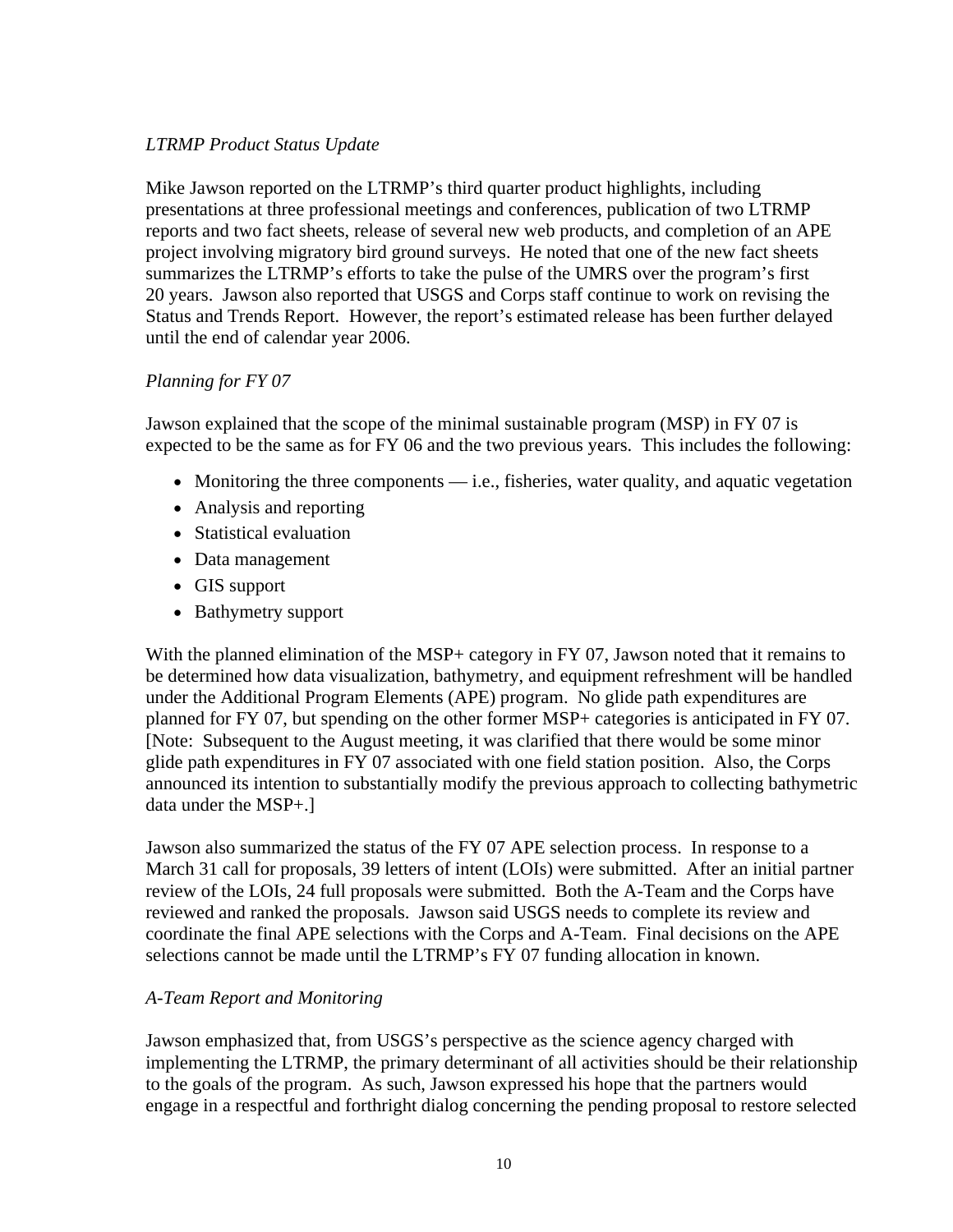monitoring elements to the program. He also urged the partners to express their interests rather than their positions.

Janet Sternburg gave the A-Team report on behalf of the team's chair, Rob Maher. She reported that, at its August meeting, the A-Team examined the FY 07 APE proposals and the team members' individual rankings of those proposals. As part of that discussion, several members expressed some dissatisfaction with the APE process. In particular, state members were concerned with the lack of transparency in the final step  $-$  i.e., when the Corps and USGS make final project selections. This led to an A-Team recommendation that the A-Team chair observe that final step in the future. Regarding the APE process more generally, Sternburg observed that it has been a learning process, and there are undoubtedly opportunities for improvement. With the decision to eliminate the MSP+ category, Sternburg said it would be timely to review to process more comprehensively.

Jim Fischer explained that the A-Team's proposal to restore selected monitoring elements is not intended to reopen the very difficult restructuring decisions that were made in 2004. Instead, it is responsive to recent discussions at both the A-Team and EMP-CC regarding what would be the top priority increment of monitoring to bring back if resources permit. He noted that funding for APEs in FY 05 and 06 was \$809,000 and \$1.067 million, respectively, well above the \$633,000 and \$521,000 anticipated for APEs under the restructuring plan. As such, Fischer said, it is reasonable to consider directing some of those additional resources to restoring priority monitoring elements.

Fischer said an A-Team working group developed a specific proposal to restore selected monitoring elements on an annual basis, contingent upon sufficient funding. Recognizing important longitudinal differences in data needs, the proposal calls for restoring first period fish monitoring by the lower four field stations and fixed site water quality monitoring by the Minnesota and Wisconsin field stations. The state A-Team members endorsed the proposal at their August meeting, though there were outstanding questions regarding the description of specific products and how any restored monitoring should be treated from a budget programming perspective. Since then, the working group has attempted to respond to the Corps' request to elaborate more on the anticipated products. Fischer said the A-Team is deferring to the EMP-CC regarding the question of what budget category would be most appropriate for the restored monitoring.

Marv Hubbell said the A-Team proposal does an excellent job describing the importance of the information lost through the elimination of these monitoring elements under the restructuring plan. In particular, it highlights the application of these data to understanding the status of the resource. However, Hubbell said he would like to see the proposal modified to include more specificity regarding the one-year products. He explained that much of the discussion at the past two A-Team meetings has provided significant insight on this, yet the written proposal does not fully capture these ideas. Hubbell also acknowledged that the monitoring proposal has been scrutinized more than the typical APE proposal. He emphasized that this is not out of some desire to subject monitoring to a different standard, but rather reflects recognition that we have learned a lot since the 2004 restructuring and we should apply that to our decisions moving forward. With those changes, Hubbell said the Corps is inclined to view the proposal quite favorably. He noted that it has received many positive comments from Corps staff.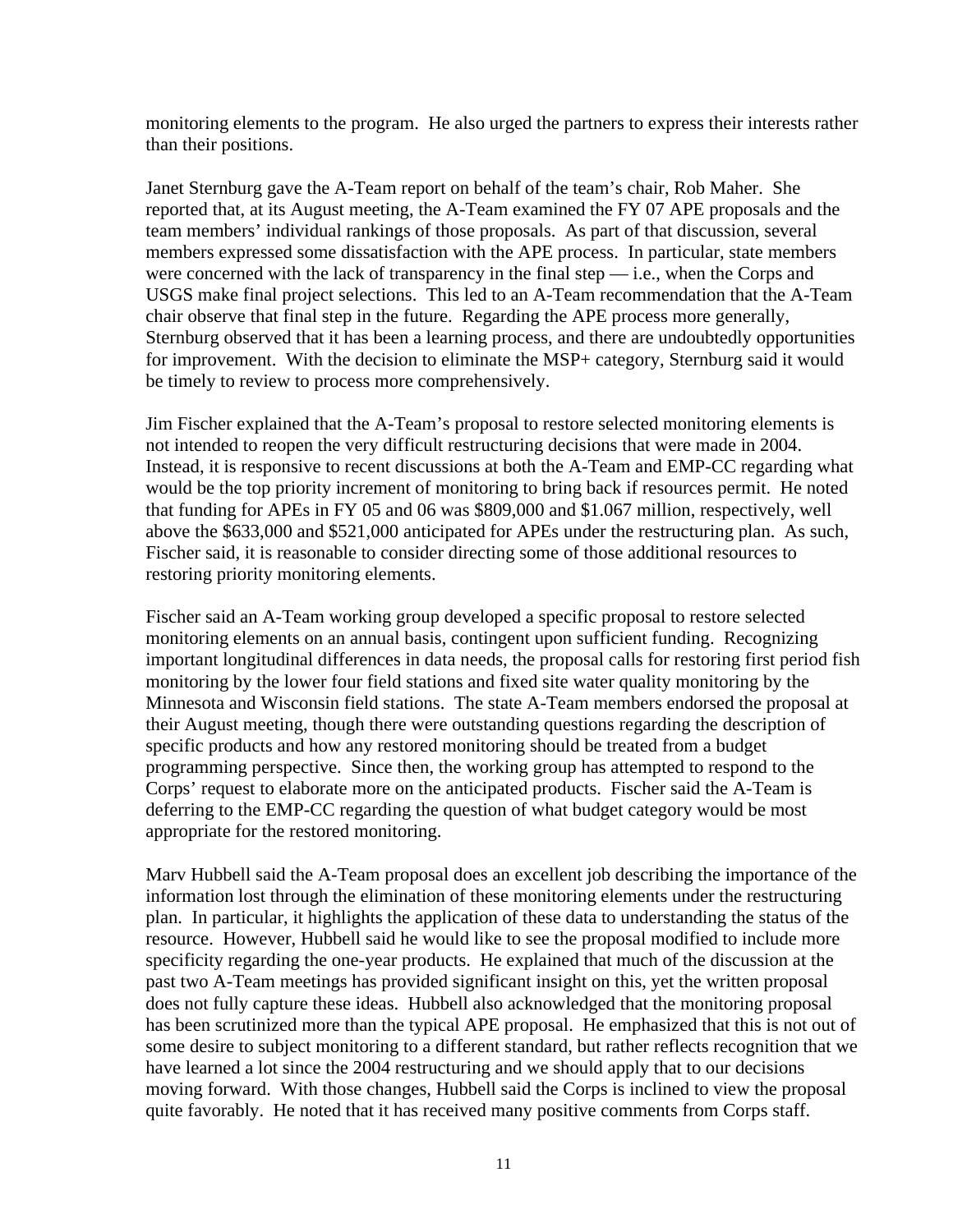Regarding how to handle the proposal, Hubbell said the Corps believes it should be considered as part of the FY 07 APE process, subject to the same requirements as other APEs. This would include making an exception to allow the proposal to be considered as a late entry. He said the Corps would consider the EMP-CC's recommendations regarding how to handle review in future years, assuming the proposal is included as an FY 07 APE.

Mike Jawson expressed general concurrence with Hubbell's perspectives. But he also said USGS has reservations about the value of restoring the proposed monitoring elements as a oneyear effort. While there are clearly expectations that the restoration of these elements would extend beyond a single year, Jawson said those expectations should lead us to a broader dialog about where the partners want to go with additional monitoring before restoring any elements. The question, according to Jawson, should be what kind of monitoring will best address the partnership's priority questions.

Fischer expressed confidence that a single year of monitoring data could be leveraged against the LTRMP database and would be valuable. He suggested that it would contribute more to system understanding than many of the research projects funded as APEs. Hubbell said he is not concerned about the value of the data, but instead wants to make sure that the proposal clearly articulates the application(s) and better defines the products. He reiterated that he has heard these things addressed coherently in the A-Team's discussions, but does not see them reflected in the written proposal.

Martin Konrad said he would like the EMP-CC to take the following two actions:

- 1. adopt the A-Team's proposal for restoration of selected monitoring elements, and
- 2. consider potential refinements to the APE process.

In explaining the second of his two recommendations, Konrad emphasized that five-year plans need to be flexible. In their LTRMP restructuring plan, the partners did not anticipate the level of funding that has been available in FY 05 and 06. Konrad said the current APE process does not seem well-structured to consider the A-Team's monitoring proposal. He expressed doubt that it would rank well under the current process. Hubbell emphasized that he did not share Konrad's doubt, saying he anticipates that it will compete very successfully with the other APEs for FY 07 funding. Nevertheless, Hubbell said he would welcome an opportunity to review and refine the APE process.

Jawson explained that USGS requested more time to review the A-Team proposal, in part, in order to identify possible scientific refinements to the recommended approach. For example, he noted that doing the additional water quality sampling on a set schedule would not be the best way to capture unique events, which were cited as one of the justifications for restoring the fixed site sampling. Jawson said he did not necessarily share Hubbell's confidence in the value of the data that would result from the additional monitoring as proposed. However, Jawson emphasized that USGS believes the approach outlined in the A-Team proposal could be enhanced.

Janet Sternburg recalled that the partners developed the MSP for fiscal reasons. Prior to that restructuring, the elements now being proposed for restoration were part of a monitoring program that all partners supported as scientifically valid. According to Sternburg, no one was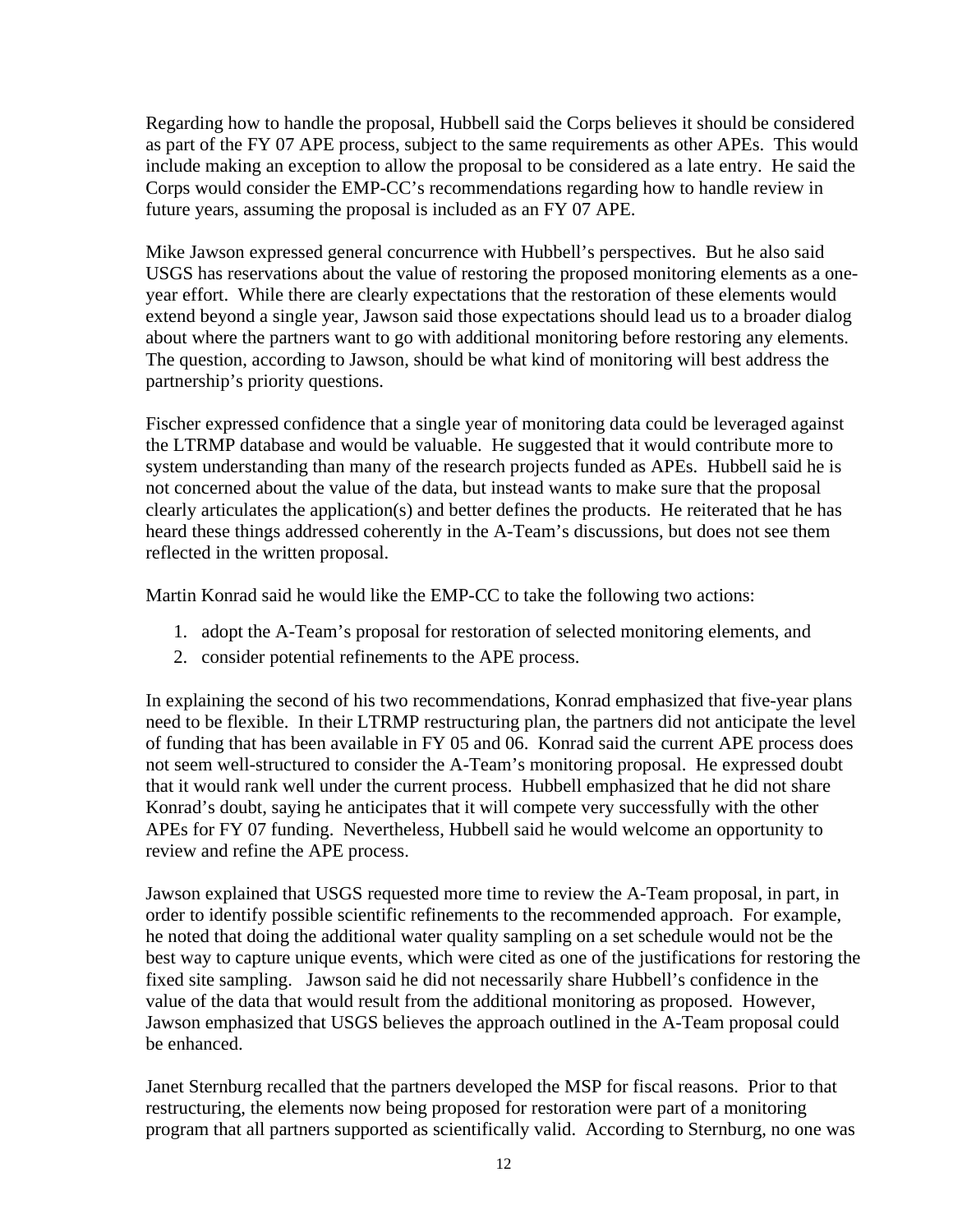questioning the first period fish sampling or the fixed site water quality sampling. Given that nothing has fundamentally changed, she questioned why any of the partners would have problems adding it back into the program. She emphasized that the A-Team is not proposing to go back to the 2002 level of monitoring. Instead, the team is proposing a modest, relatively low cost way of getting some key information that has been missing. Hubbell said Sternburg's question is a fair one.

Gretchen Benjamin observed that, when the MSP was defined as part of the restructuring plan, there was no consideration of how funds in excess of the \$4.4 million baseline were to be allocated. The diminishing APE funding over the five-year plan is simply the result of subtracting the cost-indexed MSP amount from the \$4.4 million baseline assumption. However, in FY 05 and 06, the amount actually available to USGS for the LTRMP exceeded the \$4.4 million baseline. Benjamin emphasized the need for a rationale, transparent process for allocating those additional funds, should the baseline be exceeded in future years.

Tim Schlagenhaft stressed that there are clearly some things we could do to improve the APE process and make all of the partners more comfortable. In particular, he said that sharpening the questions/themes would bring better focus to the proposals. Under the current system, Schlagenhaft said the APE proposals are generally fine projects, but are not necessarily focused on our priority questions for the LTRMP. Schlagenhaft said the states would also like the USGS and Corps to rank the proposals based on their scientific merit concurrent with the A-Team's rankings, and to share those rankings with the partnership. Later, as a separate process, after the partners all understand each other's science priorities, the Corps and USGS could determine where those priorities need to be modified based on administrative concerns, such as staff availability. Schlagenhaft said this administrative review and final selection process should also be as transparent as possible.

Hubbell endorsed Schlagenhaft's ideas for refining the APE process. As one specific improvement, Hubbell said the A-Team Chair will be present when the Corps and USGS do the final selection of APEs.

Jawson expressed his perspective that there are two things at issue: 1) the A-Team's FY 07 monitoring proposal and 2) how we can function better in the future as a partnership on matters including program direction, size of the MSP, role of monitoring, etc. Jawson said a dialog on these broader issues would serve us well.

Hubbell acknowledged that the idea of restoring monitoring was raised in the FY 06 APE selection process, but there was no formal proposal and the idea surfaced too late. As a result, the idea was not addressed. By asking for modifications to the current proposal, Hubbell emphasized that the Corps is not seeking to delay its consideration. To the contrary, he stressed the Corps' commitment to considering the A-Team's proposal for FY 07 and thus the importance of finalizing the proposal promptly. He suggested having the Corps, USGS, and the proposal authors (i.e., John Chick and Jim Fischer) confer via phone next week. Jawson said USGS would complete its review and provide comments in time for such a call. After some further discussion, it was agreed that others need not be involved in this call. Once the authors have made modifications in response to the Corps' concerns and have addressed any USGS comments that they believe are compatible with their intent in offering the proposal, then it will be forwarded for consideration in the final FY 07 APE selection process.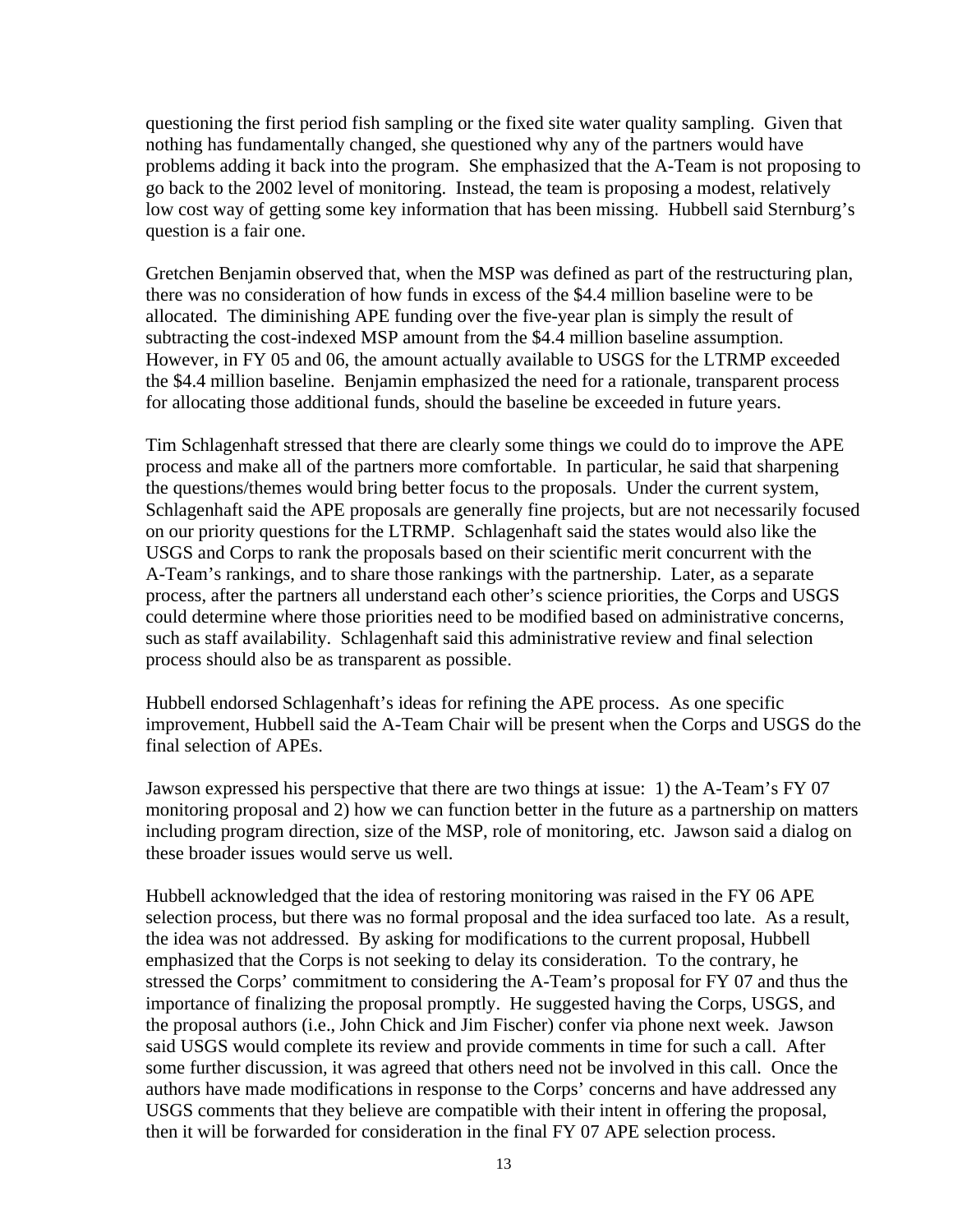In response to the state members' earlier suggestion, the EMP-CC also agreed that there should be an effort to refine the APE development and selection process for FY 08 and 09, with a particular focus on 1) articulating more specific questions to better target proposals on partners' priorities and 2) ensuring greater transparency in the process. As an initial step, EMP-CC members agreed to submit their thoughts on scoping the APE refinement effort to Corps staff by September 15. The Corps will then synthesize those comments and get them back out to the partners, leading to a discussion on the desired scope of the refinement process and specific priorities the partners want addressed.

### **Other Business**

Ken Lubinski said that, with 20 years of LTRMP data, we are now getting to the point where those data have the potential to be extremely useful for management. He suggested the partners reevaluate the HREP planning approach with an eye toward how LTRMP data could be better used. Marv Hubbell observed that both the pending Status and Trends Report and Barry Johnson's presentation from earlier today make it clear that there are some cases where the existing data provide great insight, and others where there are still significant data needs. Charlie Wooley noted that the EMP operating approach endorsed by the EMP-CC calls for ongoing efforts to enhance the links between the HREP and LTRMP components. Holly Stoerker said the pilot effort to help the project design teams make better use of LTRMP data should be quite helpful in that regard.

Barb Naramore announced that the next EMP-CC meeting will be held on November 16, 2006 in St. Paul, and will be preceded by NECC/ECC meetings on November 14 and a UMRBA meeting on November 15. The subsequent two quarterly meeting series will be held February 20-22, 2007 in St. Louis and May 22-24, 2007 in the Quad Cities. The final order of meetings for the February and May meetings has yet to be determined. [Note: Subsequent to the meeting, it was determined that the EMP-CC will most likely meet on the final day of the February and May meeting series.]

With no further business, the meeting adjourned at 11:50 a.m.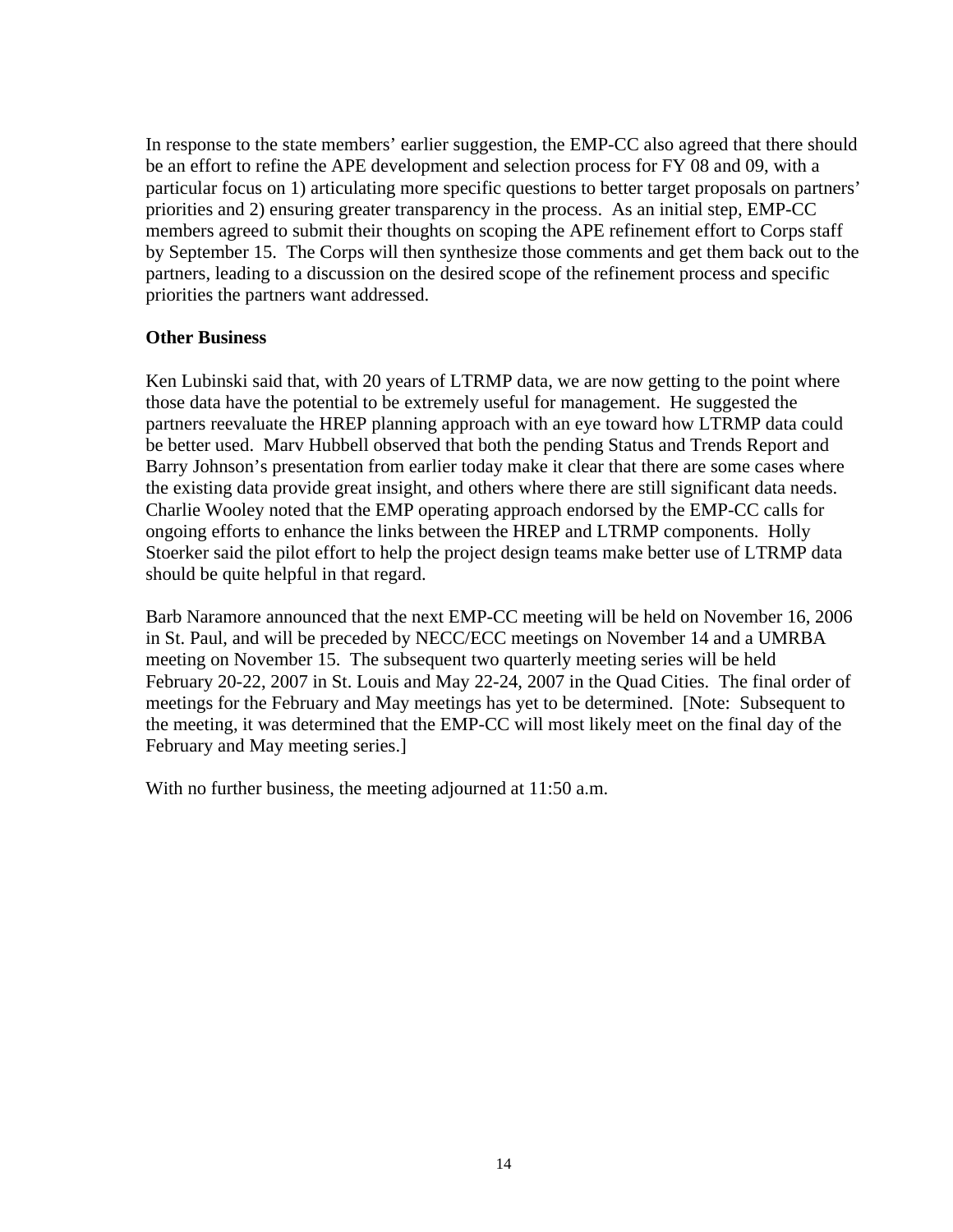#### **EMP-CC Attendance List August 23, 2006**

#### **EMP-CC Members**

| <b>Charles Barton</b> | U.S. Army Corps of Engineers, MVD                |
|-----------------------|--------------------------------------------------|
| Charlie Wooley        | U.S. Fish and Wildlife Service, Region 3         |
| Mike Jawson           | U.S. Geological Survey, UMESC                    |
| Al Fenedick           | U.S. Environmental Protection Agency, Region 5   |
| Martin Konrad         | <b>Iowa Department of Natural Resources</b>      |
| Tim Schlagenhaft      | Minnesota Department of Natural Resources        |
| Janet Sternburg       | Missouri Department of Conservation              |
| Gretchen Benjamin     | <b>Wisconsin Department of Natural Resources</b> |
|                       |                                                  |

#### **Others in Attendance**

Mike Harden U.S. Army Corps of Engineers, MVD Mike Thompson U.S. Army Corps of Engineers, MVS Brian Markert U.S. Army Corps of Engineers, MVS Rip Runyon U.S. Army Corps of Engineers, MVS Kathy Kornberger U.S. Army Corps of Engineers, MVS T. Miller U.S. Army Corps of Engineers, MVS Gary Loss U.S. Army Corps of Engineers, MVR Chuck Spitzack U.S. Army Corps of Engineers, MVR Ken Barr **U.S.** Army Corps of Engineers, MVR Roger Perk U.S. Army Corps of Engineers, MVR Marvin Hubbell U.S. Army Corps of Engineers, MVR Karen Hagerty **W.S. Army Corps of Engineers, MVR**<br>Hank DeHaan U.S. Army Corps of Engineers, MVR U.S. Army Corps of Engineers, MVR Scott Whitney U.S. Army Corps of Engineers, MVR Darron Niles U.S. Army Corps of Engineers, MVR Kara Mitvalsky U.S. Army Corps of Engineers, MVR Angie Freyermuth U.S. Army Corps of Engineers, MVR Terry Birkenstock U.S. Army Corps of Engineers, MVP Don Powell **U.S.** Army Corps of Engineers, MVP Jeff DeZellar U.S. Army Corps of Engineers, MVP Tom Hempfling U.S. Army Corps of Engineers, LRD Gene Fleming U.S. Army Corps of Engineers, LRC Bill Franz U.S. Environmental Protection Agency, Region 5 Doris Bautch Maritime Administration, Great Lakes Region Jon Duyvejonck U.S. Fish and Wildlife Service, Rock Island Field Office Sharonne Baylor U.S. Fish and Wildlife Service, UMR Refuge Linda Leake U.S. Geological Survey, UMESC Jennie Sauer U.S. Geological Survey, UMESC Brian Ickes U.S. Geological Survey, UMESC Barry Johnson U.S. Geological Survey, UMESC Brian Gray **U.S.** Geological Survey, UMESC Jeff Houser U.S. Geological Survey, UMESC Ken Lubinski U.S. Geological Survey, UMESC/The Nature Conservancy Mike Griffin Iowa Department of Natural Resources Walt Popp Minnesota Department of Natural Resources Dru Buntin Missouri Department of Natural Resources Jim Fischer Wisconsin Department of Natural Resources